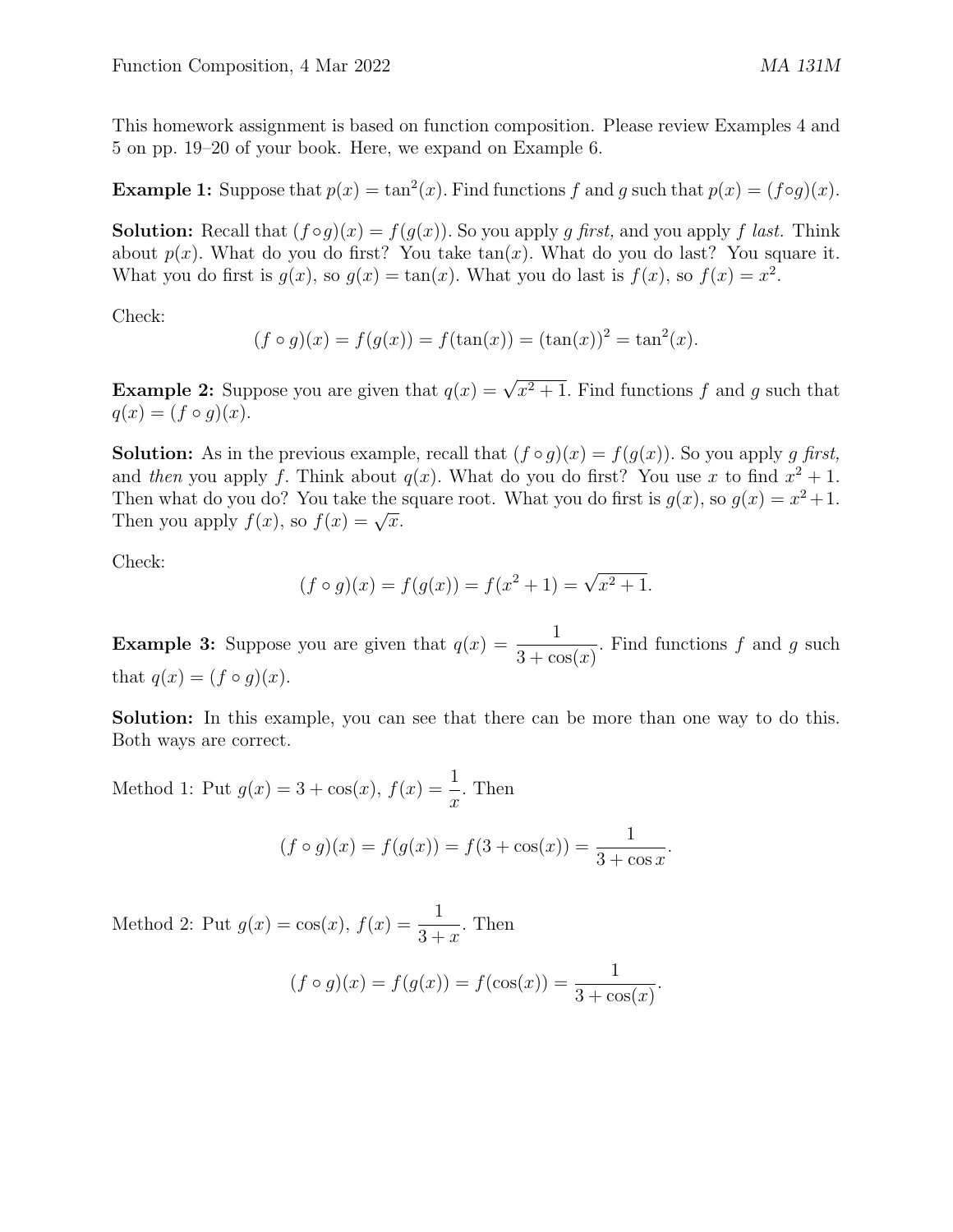Now it's your turn! For each of the following functions, find appropriate functions  $f$  and g so that the given function is  $(f \circ g)(x)$ . Keep in mind that your answer may be different than mine and still be correct. Answers are on the next page.

1. 
$$
p(x) = \tan(3x + 1)
$$
  
\n2.  $q(x) = (1 + \sin(x))^5$   
\n3.  $r(x) = \cos(\sqrt{x})$   
\n4.  $s(x) = \sqrt{3 - \sqrt{x}}$   
\n5.  $t(x) = \frac{1 + \tan(x)}{5 \tan(x)}$   
\n6.  $u(x) = \left(\frac{x^2 + 1}{x}\right)^3$